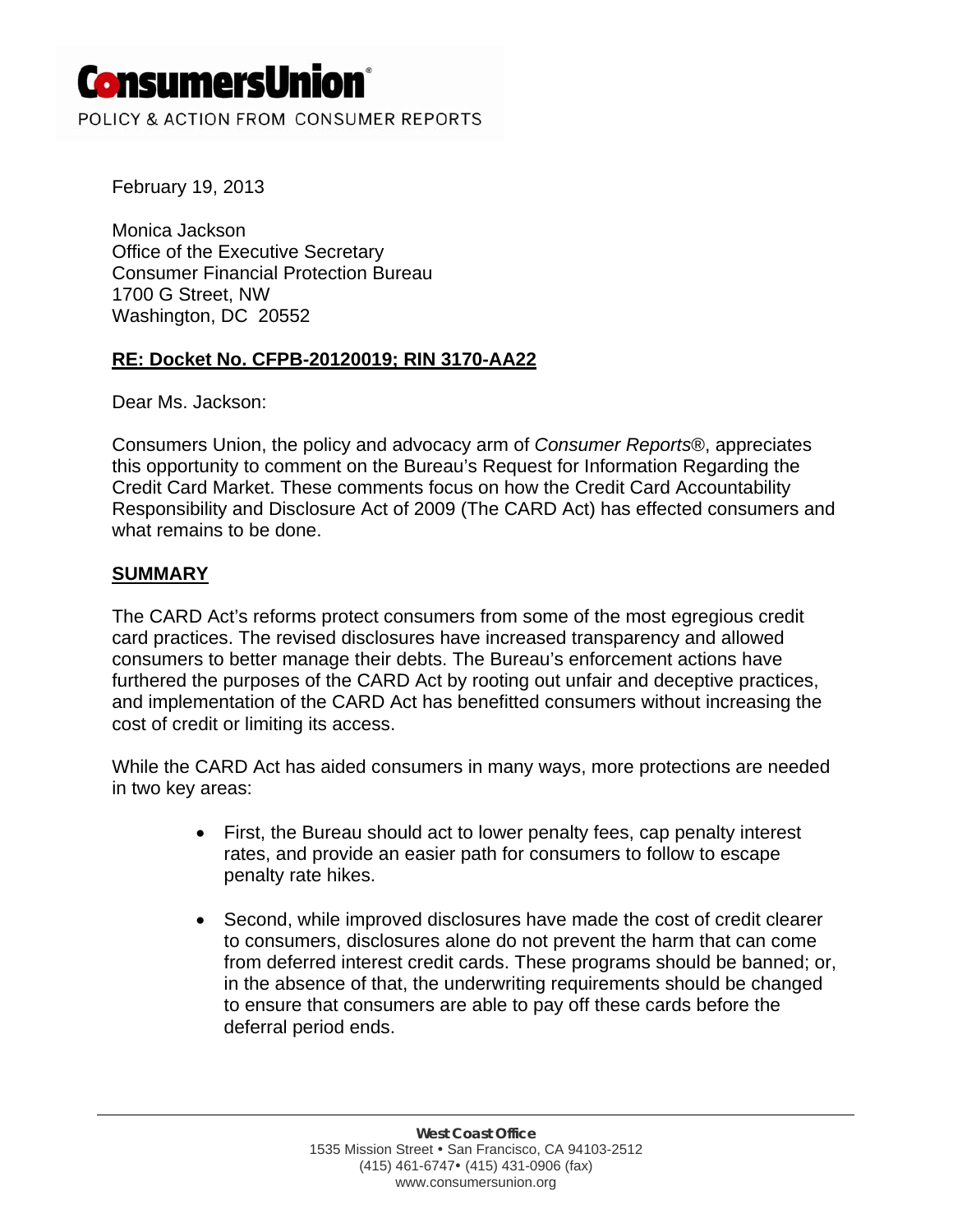## **I. THE CARD ACT HAS ENDED SOME OF THE MOST EGREGIOUS CREDIT CARD PRACTICES WITHOUT ADVERSE CONSEQUENCES.**

## **A. REVISED DISCLOSURES HAVE INCREASED TRANSPARENCY AND ALLOWED CONSUMERS TO BETTER MANAGE THEIR DEBTS.**

The improved disclosures mandated by the CARD Act are providing greater transparency to the cost of credit. As a result, consumers are managing debt better. For example, credit card statements now come with better disclosures that show consumers how much more money they'll spend and how long it will take to pay off their bills if they make just the minimum payment. A July 2010 *Consumer Reports*® survey found that this provision is working: 23% of respondents said they are now paying more than the minimum payment because of the improved disclosure.<sup>[1](#page-1-0)</sup> At least one study shows that this trend has continued. In 2012, Demos found one third of survey respondents were inspired by the new information contained in their statements to pay-down balances faster.<sup>[2](#page-1-1)</sup> While we appreciate these advances and recognize the value that they provide consumers, disclosures alone are not enough to arm consumers to fight back against complicated credit card practices.

## **B. CONSUMERS UNION APPLAUDS THE CFPB'S EFFORTS TO ROOT OUT UNFAIR OR DECEPTIVE ACTS OR PRACTICES AND URGES CONTINUED VIGILANCE.**

Consumers Union was encouraged to see that the Bureau's first three enforcement actions ever were against credit card companies. As the Bureau's efforts and earlier work<sup>[3](#page-1-2)</sup> by Consumers Union show, evasions and violations of the CARD Act persist. The Bureau's actions put banks on notice, as we said at the time of the Capital One action, that "there are consequences for bending the rules and not being upfront with your customers."[4](#page-1-3) We support the Bureau's enforcement efforts and urge continued vigilance in ensuring that credit card companies are living up to their obligations under the CARD Act.

<span id="page-1-3"></span><sup>4</sup> Press Release, Consumers Union, CFPB Takes Action Against Capital One For Deceptive Marketing Practices (July 18, 2012), *available at*  [http://www.consumersunion.org/pub/core\\_financial\\_services/018454.html](http://www.consumersunion.org/pub/core_financial_services/018454.html).

<span id="page-1-0"></span> $\overline{a}$ <sup>1</sup> Press Release, Consumers Union, CARD Act Has Provided Significant Protections For Credit Card Consumers During Its First Year; Consumer Financial Protection Bureau Should Address Lingering Credit Card Abuses (Feb. 17, 2011), *available at* http://www.consumersunion.org/pub/core\_financial\_services/017426.html.

<span id="page-1-1"></span> $^2$ AMY TRAUB & CATHERINE RUETSCHLIN, THE PLASTIC SAFETY NET: FINDINGS FROM THE 2012 NATIONAL SURVEY ON CREDIT CARD DEBT OF LOW - AND MIDDLE INCOME HOUSEHOLDS, 20 (2012), *available at* [http://www.demos.org/sites/default/files/publications/PlasticSafetyNet-Demos.pdf.](http://www.demos.org/sites/default/files/publications/PlasticSafetyNet-Demos.pdf)

<span id="page-1-2"></span> $3$  Letter from Consumers Union et al. to Hon. John E. Bowman, Acting Director, Office of Thrift Supervision (July 7, 2010), *available at* [http://www.responsiblelending.org/credit](http://www.responsiblelending.org/credit-cards/policy-legislation/regulators/OTS-CARD-Act-enforcement-letter-07072010.pdf)[cards/policy-legislation/regulators/OTS-CARD-Act-enforcement-letter-07072010.pdf.](http://www.responsiblelending.org/credit-cards/policy-legislation/regulators/OTS-CARD-Act-enforcement-letter-07072010.pdf)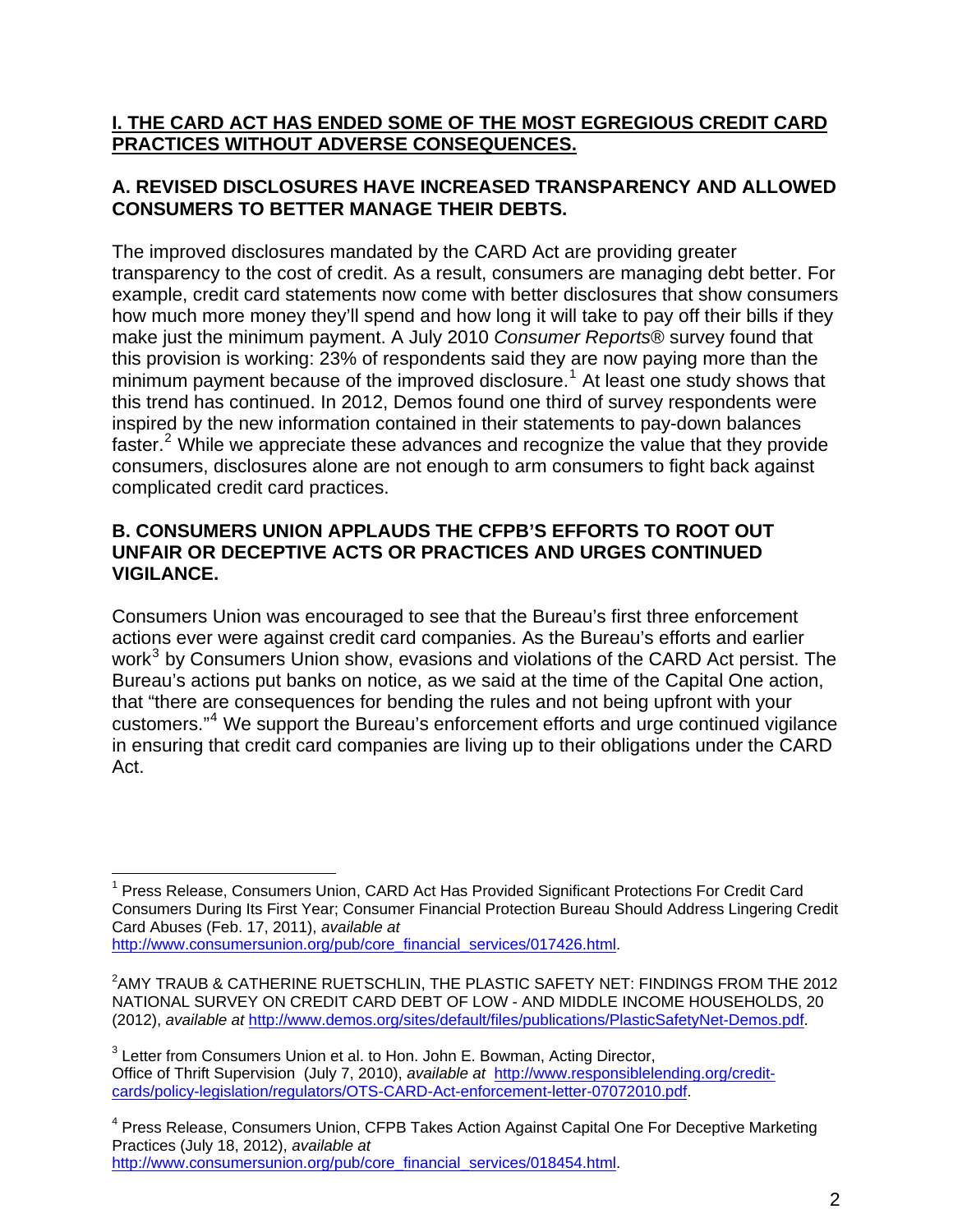#### **C. SEVERAL STUDIES SHOW THAT IMPLEMENTATION OF THE CARD ACT BENEFITS CONSUMERS AND HAS NOT INCREASED THE COST OR LIMITED THE AVAILABILITY OF CREDIT.**

The strong consumer protections contained in the CARD Act have aided consumers, as the findings presented at the Bureau's conference on the credit card market in February 2011 demonstrate.<sup>[5](#page-2-0)</sup> Some in industry have debated the effect,<sup>[6](#page-2-1)</sup> but a number of studies from well-respected organizations and journalists show that the CARD Act has made credit cards safer<sup>[7](#page-2-2)</sup> and more transparent<sup>[8](#page-2-3)</sup> without increasing the cost<sup>[9](#page-2-4)</sup> or availability of credit.

## **II. THE BUREAU SHOULD TAKE ADDITIONAL STEPS TO CLOSE GAPS IN THE PROTECTIONS PROVIDED BY THE CARD ACT.**

## **A. THE TERMS AND CONDITIONS OF CREDIT CARD AGREEMENTS ARE FAIRER POST-CARD ACT, BUT PENALTY FEES SHOULD BE LOWERED.**

The CARD Act's limits on retroactive interest rate hikes and restrictions on how long penalty interest rates can last for late payments are necessary and effective methods of protecting consumers.<sup>[10](#page-2-5)</sup> Additional measures would carry forth this work. Specifically, the Bureau should lower allowable penalty fees, cap penalty rates, and make it easier for card holders to work their way back to lower rates once they have been subject to a penalty rate increase. Consumers Union specifically recommends the following:

• The safe harbor for a penalty fee<sup>[11](#page-2-6)</sup> should be lowered from the \$25 permitted by existing regulations to \$10, and the penalty fee for a repeat incident should drop to \$15 from its current \$35.

<span id="page-2-0"></span> $\overline{a}$ 5 CONSUMER FINANCIAL PROTECTION BUREAU, CARD ACT CONFERENCE: KEY FINDINGS, http://www.consumerfinance.gov/credit-cards/credit-card-act/card-act-conference-key-findings/.

<span id="page-2-1"></span><sup>6</sup> Kevin Wack, *CARD Act Fight to Offer Clues to Future CFPB Regs*, AM. BANKER, Jan. 22, 2013, *available at* [http://www.americanbanker.com/issues/178\\_15/card-act-fight-to-offer-clues-to-future-cfpb](http://www.americanbanker.com/issues/178_15/card-act-fight-to-offer-clues-to-future-cfpb-regs-1056034-1.html?zkPrintable=1&nopagination=1)[regs-1056034-1.html?zkPrintable=1&nopagination=1](http://www.americanbanker.com/issues/178_15/card-act-fight-to-offer-clues-to-future-cfpb-regs-1056034-1.html?zkPrintable=1&nopagination=1).

<span id="page-2-2"></span><sup>7</sup> PEW HEALTH GROUP, TWO STEPS FORWARD, AFTER THE CREDIT CARD ACT, CREDIT CARDS ARE SAFER AND MORE TRANSPARENT – BUT CHALLENGES REMAIN (2010), *available at*  [http://www.pewtrusts.org/uploadedFiles/wwwpewtrustsorg/Reports/Credit\\_Cards/PEW-](http://www.pewtrusts.org/uploadedFiles/wwwpewtrustsorg/Reports/Credit_Cards/PEW-CreditCard%20FINAL.PDF)[CreditCard%20FINAL.PDF.](http://www.pewtrusts.org/uploadedFiles/wwwpewtrustsorg/Reports/Credit_Cards/PEW-CreditCard%20FINAL.PDF)

<span id="page-2-3"></span><sup>8</sup> JOSHUA. M. FRANK, CREDIT CARD CLARITY: CARD ACT REFORM WORKS (2011), *available at* <http://www.responsiblelending.org/credit-cards/research-analysis/credit-card-clarity.html>.

<span id="page-2-4"></span><sup>9</sup> Felix Solomon, *Don't Blame Regulation for Your Credit Card Bill*, REUTERS.COM, Jan. 14, 2013, <http://blogs.reuters.com/felix-salmon/2013/01/14/dont-blame-regulation-for-your-credit-card-bill/>.

<span id="page-2-6"></span><span id="page-2-5"></span><sup>&</sup>lt;sup>10</sup> Press Release, Consumers Union, CARD Act Has Provided Significant Protections for Credit Card Consumers During Its First Year; Consumers Union: Consumer Financial Protection Bureau Should Address Lingering Credit Card Abuses (Feb. 17, 2011), *available at*  [http://www.consumersunion.org/pub/core\\_financial\\_services/017426.html](http://www.consumersunion.org/pub/core_financial_services/017426.html).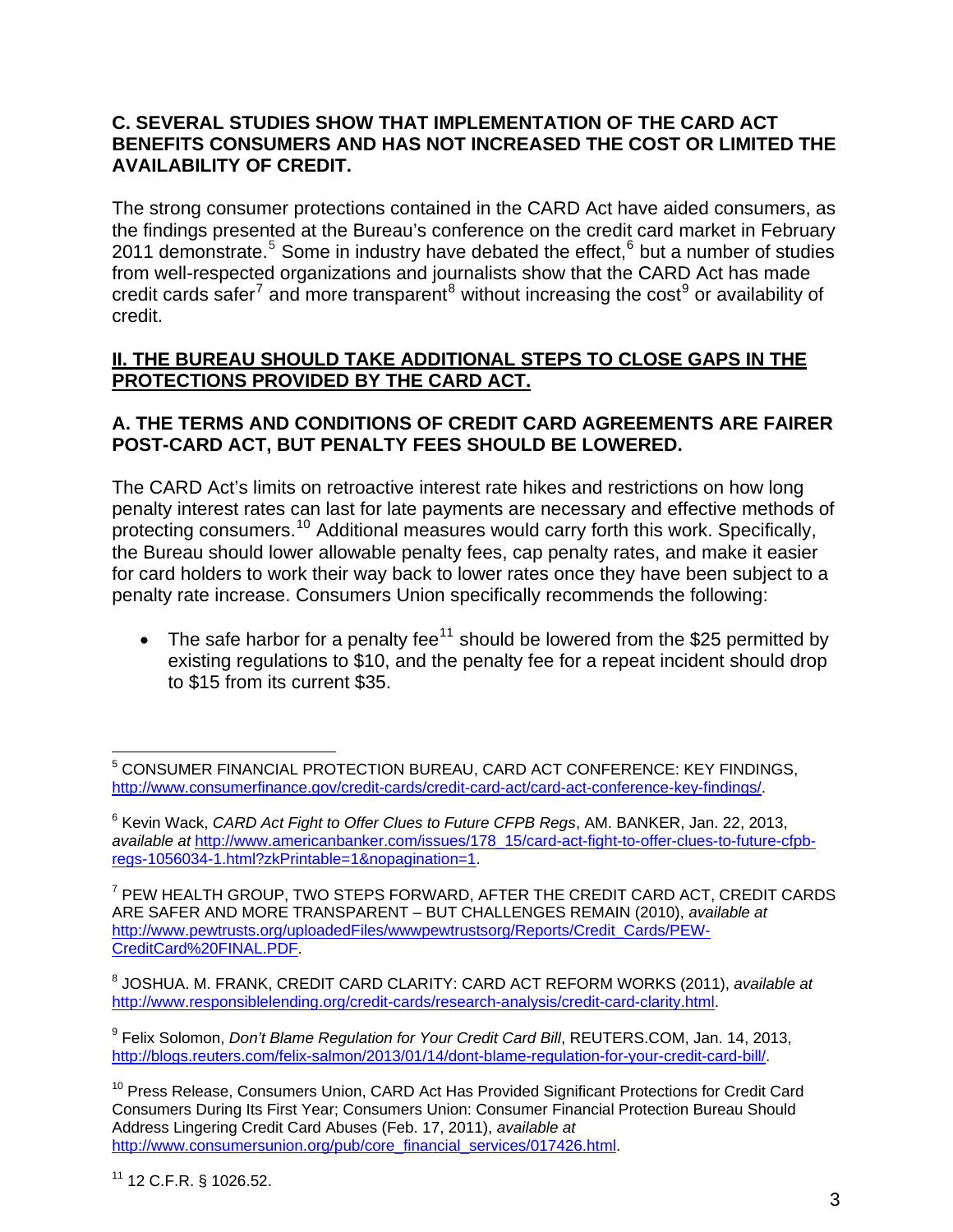- Penalty rates should be limited to an increase that is "reasonable and proportional" to the incident. The current regulation places no cap on penalty interest rate increases.<sup>[12](#page-3-0)</sup>
- Card issuers should be required to allow all consumers who make six on-time payments after a penalty fee is imposed to "earn the way back to a good rate." Currently, consumers get this opportunity only if the first six consecutive payments after a penalty interest rate begins are all made on time.<sup>[13](#page-3-1)</sup>

### **B. DEFERRED INTEREST CARDS ARE CONFUSING AND ABUSIVE TRAPS FOR CONSUMERS AND SHOULD BE BANNED.**

A deferred interest credit card delays the payment of interest for a set period of time; during the deferral period the bank waives the requirement that the consumer pay interest, although interest on the debt continues to accrue.<sup>[14](#page-3-2)</sup> If any amount, even a few dollars, is left to pay at the end of the deferral period, the entire amount of accrued interest – all the way back to the date of purchase - is added in a lump sum to the remaining principle. These costs often come as a shock to consumers.

Rates on deferred interest accounts can approach 30%.<sup>[15](#page-3-3)</sup> With the addition of hefty sums of accumulated interest to remaining balances, minimum payments may unexpectedly spike after the deferral period ends. Financing costs on deferred interest accounts may increase more than 27 times as the result of paying off an account just one month behind schedule, a 2012 Card Hub® study found.<sup>[16](#page-3-4)</sup>

The final rules implementing the CARD Act<sup>[17](#page-3-5)</sup> improved deferred interest plan disclosures and reduced the number of ways the ads for deferred interest accounts can be misleading. However, the complexity of deferred interest plans makes it almost impossible to formulate a short, simple disclosure that will prevent consumers from

 $\overline{a}$ 

<span id="page-3-4"></span><sup>16</sup> CARD HUB, CARD HUB CREDIT CARD DEFERRED INTEREST STUDY - 2012, [http://www.cardhub.com/edu/deferred-interest-study/.](http://www.cardhub.com/edu/deferred-interest-study/)

<span id="page-3-0"></span><sup>12 12</sup> C.F.R. § 1026.55.

<span id="page-3-1"></span><sup>13 12</sup> C.F.R. § 1026.59.

<span id="page-3-2"></span> $14$  12 C.F.R. § 1026.16 (h)(2).

<span id="page-3-3"></span><sup>&</sup>lt;sup>15</sup> The following examples were found during Feb. 2013: Best Buy's Reward Zone Credit Card, issued by Capital One, carries a variable APR that, as of Feb. 1, 2013, is between 25.24% and 27.99%, "depending on your creditworthiness", *see*

[https://www.esnapw.com/rses/ESnapServlet?MerchantNumberSent=08881&LanguageIndicator=en&cmd](https://www.esnapw.com/rses/ESnapServlet?MerchantNumberSent=08881&LanguageIndicator=en&cmd_PopUp=Redesign_Terms) [\\_PopUp=Redesign\\_Terms](https://www.esnapw.com/rses/ESnapServlet?MerchantNumberSent=08881&LanguageIndicator=en&cmd_PopUp=Redesign_Terms); Care Credit's online disclosures list an APR of 26.99%, *see* [http://www.carecredit.com/pdf/CC\\_App.pdf;](http://www.carecredit.com/pdf/CC_App.pdf) Home Depot's online disclosures for one of its deferred interest plans lists rates ranging from 17.99% to 26.99%, "based on your creditworthiness", *see* [https://www.accountonline.com/cards/acq/empty.do?download=pdf&value=fFEtdSvSbaeiMWpFKqfFIi&sc](https://www.accountonline.com/cards/acq/empty.do?download=pdf&value=fFEtdSvSbaeiMWpFKqfFIi&screenID=NoSCREENID) [reenID=NoSCREENID](https://www.accountonline.com/cards/acq/empty.do?download=pdf&value=fFEtdSvSbaeiMWpFKqfFIi&screenID=NoSCREENID).

<span id="page-3-5"></span><sup>17 75</sup> Fed. Reg. 7657 (Feb. 22, 2010), *available at* http://www.gpo.gov/fdsys/pkg/FR-2010-02- 22/html/2010-624.htm.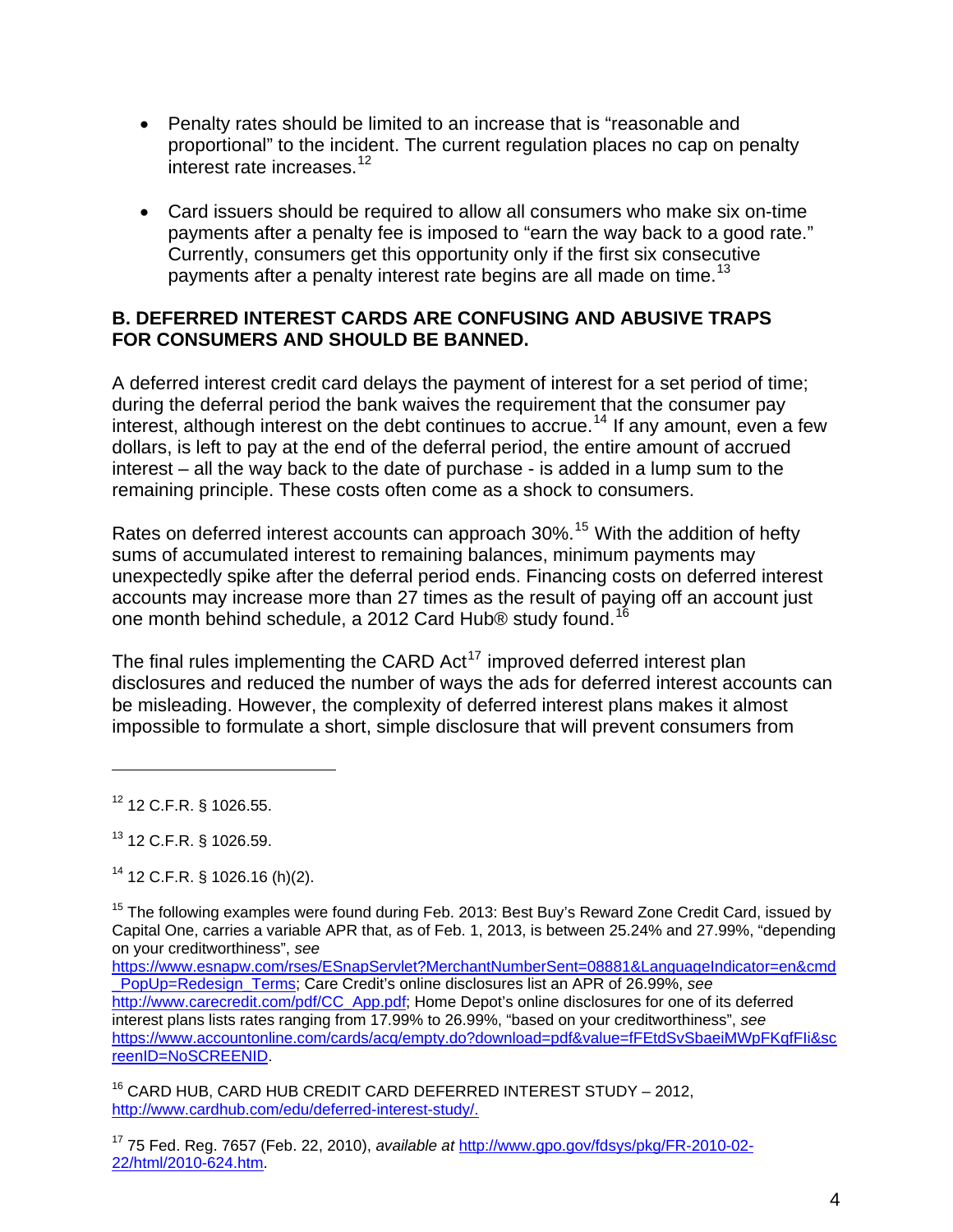being tricked and trapped by these plans. As the consumer stories<sup>[18](#page-4-0)</sup> below – all collected in February 2013 - demonstrate, improved disclosures are not enough to prevent confusion and miscalculation, missteps that can leave consumers trapped by debt.

Chelle from Hilo, Hawaii wrote to us about the hardship she experienced after miscalculating the payoff of a television she had purchased from a major retailer:

I made my payments regularly and thought I had one more month on the contract than I did due to the end of month timing of the purchase. I did not and had less than \$100 owing on a \$4,800 TV and got hit with over \$2,000 in interest. When I called them they basically said tough luck. And I am still paying off the bill with additional interest added every month.

Chelle is not alone. Richard from Winter Haven, Florida, had a similar experience. He had paid-off 90% of the balance due on a refrigerator charged to the deferred interest card of a big box retailer when the recaptured interest was added to his account. He wrote, "We had about \$65 left to pay in the last month which we thought we had paid but for some reason the payoff transaction did not go through. We got charged about \$100 bucks in interest charges and were not happy."

Others have been hit by much larger-than-anticipated bills. Janine from Denver, Colorado, told us how she and her husband were unexpectedly on the hook for more than \$1000 in interest even though they thought they understood the terms of their deferred interest agreement:

We knew that if it wasn't paid off in that time frame, we would have to pay the back interest. However, not only did we not realize how exorbitant the interest rate was (26.99%) but since our first payment was in October, we thought the final payment (most had already been paid down) would be the next October. There was never any statement of final balance due by "x" date to avoid interest charges, so my one month miscalculation ended up costing more than \$1000, for that one month! It then took us an additional few months to pay it off--most of it interest.

In addition to retailers, doctors and dentists and other medical professionals frequently offer deferred interest cards. Ron, from Mesa, Arizona, told us that he needed dental work done in 2012. In order to pay for it, he took out two deferred interest cards, one with a 22.98% interest rate, and the other with a 26.99% rate. If Ron can't pay off his balances within the deferral period, he will owe nearly \$2000 in interest on top of the thousands he must pay for the dental work itself.

Many are in Ron's shoes when it comes to medical expenses and credit card debt. In a 2012 survey, Demos found that nearly half of low and middle income households carry medical debt on their credit cards.<sup>[19](#page-4-1)</sup>

<span id="page-4-0"></span><sup>1</sup>  $18$  The stories reprinted here appear unedited and as submitted via our story collection website, Stori.es.

<span id="page-4-1"></span><sup>19</sup> See AMY TRAUB & CATHERINE RUETSCHLIN, *supra* note 2.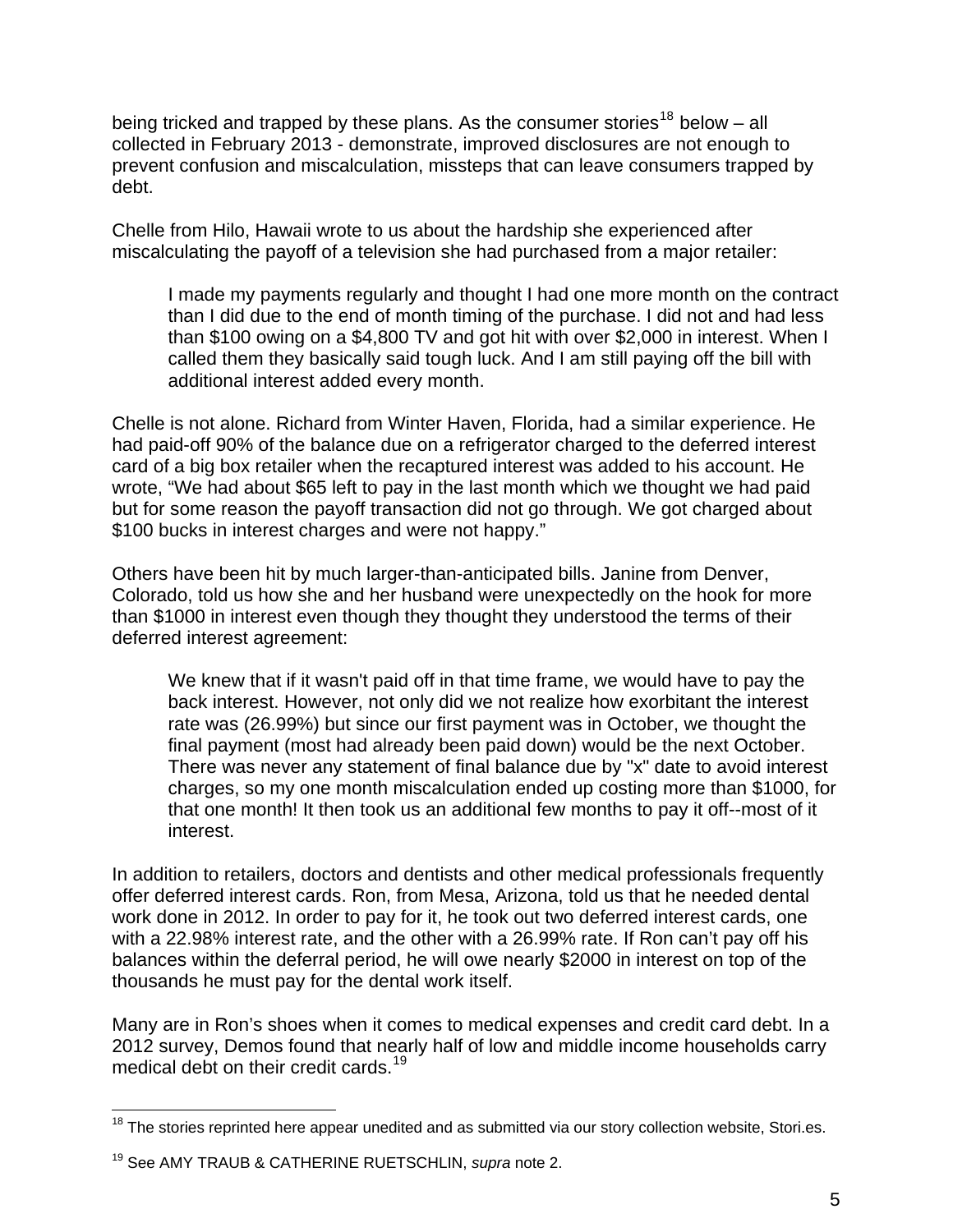Even when consumers have the best of intentions to pay off the debt before the deferral period ends, the unexpected - a job loss, large car repair bill or other financial shock – can keep them from paying off the balance in time. In those instances, deferred interest products add to the loads carried by those already overburdened with debt.

Consumers Union believes that the CARD Act implicitly bans deferred interest plans.[20](#page-5-0) In particular, the prohibition on double-cycle billing<sup>[21](#page-5-1)</sup> effectively prohibits the retroactive assessment of interest for the entire deferred interest amount for the entire period. We are calling on the Bureau to make this ban explicit.

If the CFPB does not interpret the CARD Act to ban deferred interest offers, the Bureau should make the following changes to the current law:

### **1. Deferred Interest Card Disclosures Should Include More Information about Imposition of Interest Triggers.**

Consumers Union suggests that the model deferred interest periodic statement clause be expanded from its current construction<sup>[22](#page-5-2)</sup> to include information about what triggers the imposition of accrued interest. We recommend the following language be added:

You will be charged interest on your purchase starting back to the original purchase date if you do not pay off the entire balance by [deferred interest period/date], you make a late payment, go over your limit, or otherwise violate your account terms. Making only the minimum payment on your account will not pay off the purchase in time to avoid interest.

#### **2. When Credit with Deferred Interest Is Extended, Issuers Should Be Required to Evaluate Applicants' Ability to Pay the Entire Balance During the Deferral Period.**

Current law requires card issuers to consider "the ability of the consumer to make the required minimum periodic payments under the terms of the account based on the consumer's income or assets and current obligations."[23](#page-5-3) This is not enough to ensure that deferred interest credit card holders can successfully repay the principal before the deferred interest period ends.

<span id="page-5-0"></span> $\overline{a}$ <sup>20</sup> *See*: Consumers Union et al., Comments to the Board of the Governors of the Federal Reserve System Truth in Lending Federal Reserve System regarding 12 CFR Part 226 Docket No. R–1364 Interim Final Rule (Sept. 21, 2009), *available at* [http://www.nclc.org/images/pdf/credit\\_cards/comments-reg-z-0909.pdf,](http://www.nclc.org/images/pdf/credit_cards/comments-reg-z-0909.pdf) and Comments Regarding Notice of Proposed Rulemaking Regulation Z Provisions Implementing the Credit Card Accountability, Responsibility and Disclosures Act of 2009 Federal Reserve System 12 CFR Part 226 Docket No. R-1370 (Nov. 20, 2009), *available at*  [http://www.nclc.org/images/pdf/credit\\_cards/card-regulationsto-fed1109.pdf.](http://www.nclc.org/images/pdf/credit_cards/card-regulationsto-fed1109.pdf)

<span id="page-5-1"></span> $21$  12 C.F.R. § 1026.54(a)(1)(i).

<span id="page-5-2"></span> $22$  12 C.F.R. § 1026.16(h)(4) and Sample G-18 (h): "You must pay your promotional balance in full by [date] to avoid paying accrued interest charges."

<span id="page-5-3"></span> $23$  12 C.F.R. § 1026.51(a).